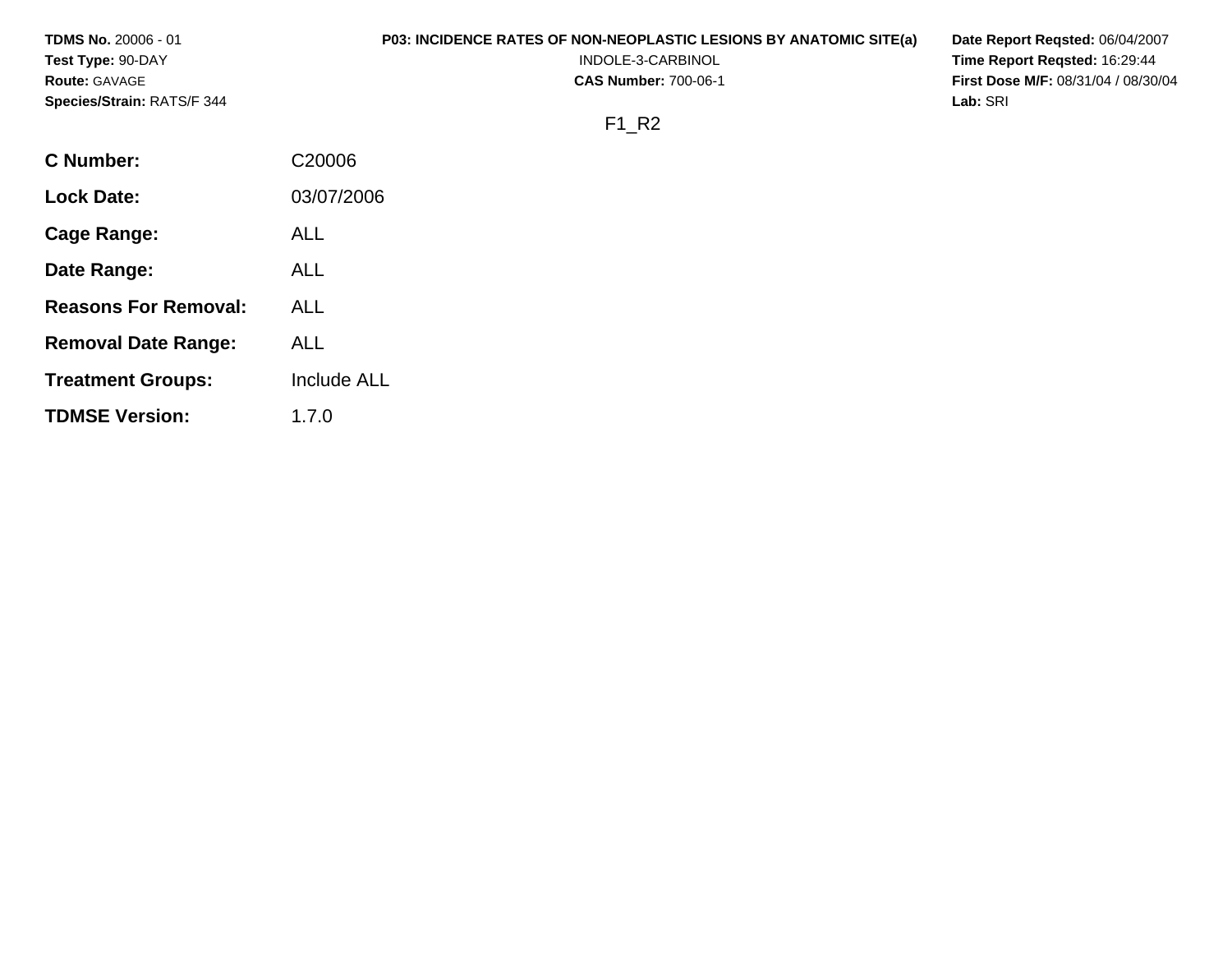**Species/Strain:** RATS/F 344 **Lab:** SRI

#### **TDMS No.** 20006 - 01 **P03: INCIDENCE RATES OF NON-NEOPLASTIC LESIONS BY ANATOMIC SITE(a) Date Report Reqsted:** 06/04/2007

**Test Type:** 90-DAY INDOLE-3-CARBINOL **Time Report Reqsted:** 16:29:44 **Route:** GAVAGE **CAS Number:** 700-06-1 **First Dose M/F:** 08/31/04 / 08/30/04

| <b>FISCHER 344 RATS MALE</b>                                                            | 0 MG/KG                            | 18.75 MG/KG                   | 37.5 MG/KG                     | 75 MG/KG                       | <b>150 MG/KG</b>               |
|-----------------------------------------------------------------------------------------|------------------------------------|-------------------------------|--------------------------------|--------------------------------|--------------------------------|
| <b>Disposition Summary</b>                                                              |                                    |                               |                                |                                |                                |
| <b>Animals Initially in Study</b><br><b>Early Deaths</b><br><b>Survivors</b>            | 10                                 | 10                            | 10                             | 10                             | 10                             |
| <b>Terminal Sacrifice</b><br><b>Animals Examined Microscopically</b>                    | 10<br>10                           | 10<br>10                      | 10<br>10                       | 10<br>10                       | 10<br>10                       |
| <b>ALIMENTARY SYSTEM</b>                                                                |                                    |                               |                                |                                |                                |
| Esophagus<br>Inflammation, Chronic                                                      | (10)                               | (0)                           | (0)                            | (0)                            | (0)                            |
| Intestine Small, Duodenum<br>Lamina Propria, Lipidosis<br>Lymphatic, Ectasia            | (10)                               | (10)                          | (10)                           | (10)<br>$1(10\%)$<br>$1(10\%)$ | (10)<br>10 (100%)<br>10 (100%) |
| Intestine Small, Jejunum<br>Lamina Propria, Lipidosis<br>Lymphatic, Ectasia             | (10)                               | (9)<br>$1(11\%)$<br>$1(11\%)$ | (10)<br>$1(10\%)$<br>$1(10\%)$ | (10)<br>5 (50%)<br>5 (50%)     | (10)<br>10 (100%)<br>10 (100%) |
| Liver<br>Hemorrhage<br>Hepatodiaphragmatic Nodule                                       | (10)<br>2(20%)                     | (10)                          | (10)<br>$1(10\%)$              | (10)<br>$1(10\%)$<br>$1(10\%)$ | (10)                           |
| Infiltration Cellular, Mixed Cell<br>Capsule, Fibrosis<br>Hepatocyte, Necrosis          |                                    |                               |                                | $1(10\%)$<br>$1(10\%)$         | $1(10\%)$                      |
| Hepatocyte, Vacuolization Cytoplasmic<br>Mesentery<br>Accessory Spleen<br>Fat, Necrosis | 4 (40%)<br>(2)<br>1(50%)<br>1(50%) | 4 (40%)<br>(0)                | 2(20%)<br>(0)                  | 4 (40%)<br>(0)                 | 2(20%)<br>(0)                  |
| <b>CARDIOVASCULAR SYSTEM</b>                                                            |                                    |                               |                                |                                |                                |
| Heart<br>Cardiomyopathy<br>Infiltration Cellular, Mixed Cell                            | (10)<br>$1(10\%)$<br>3(30%)        | (0)                           | (0)                            | (0)                            | (0)                            |
| <b>ENDOCRINE SYSTEM</b>                                                                 |                                    |                               |                                |                                |                                |
| <b>Adrenal Cortex</b>                                                                   | (10)                               | (0)                           | (0)                            | (0)                            | (0)                            |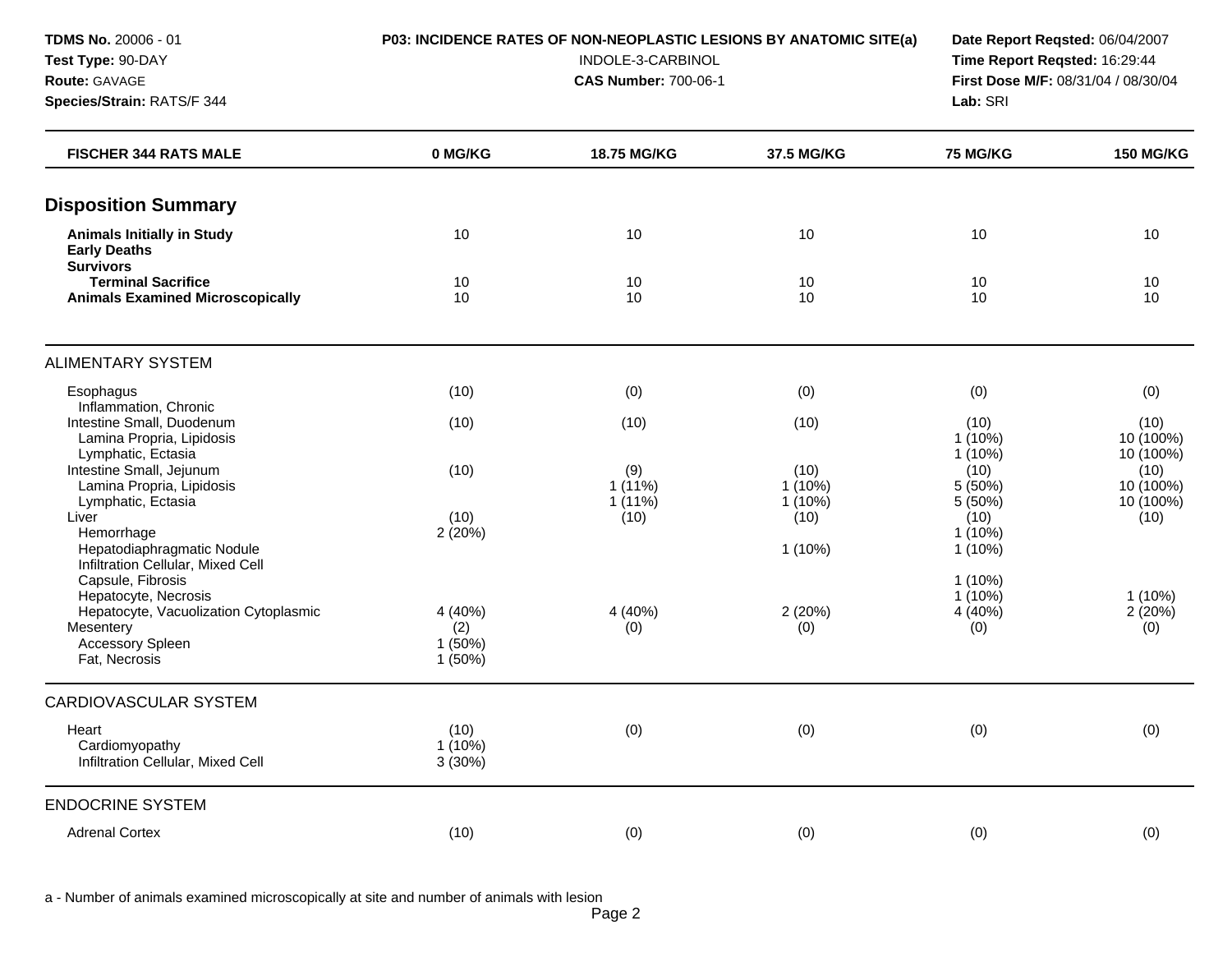| TDMS No. 20006 - 01<br>Test Type: 90-DAY<br>Route: GAVAGE<br>Species/Strain: RATS/F 344           | P03: INCIDENCE RATES OF NON-NEOPLASTIC LESIONS BY ANATOMIC SITE(a)<br>INDOLE-3-CARBINOL<br><b>CAS Number: 700-06-1</b> |                                 |                                      | Date Report Reqsted: 06/04/2007<br>Time Report Reqsted: 16:29:44<br>First Dose M/F: 08/31/04 / 08/30/04<br>Lab: SRI |                                   |
|---------------------------------------------------------------------------------------------------|------------------------------------------------------------------------------------------------------------------------|---------------------------------|--------------------------------------|---------------------------------------------------------------------------------------------------------------------|-----------------------------------|
| <b>FISCHER 344 RATS MALE</b>                                                                      | 0 MG/KG                                                                                                                | 18.75 MG/KG                     | 37.5 MG/KG                           | <b>75 MG/KG</b>                                                                                                     | <b>150 MG/KG</b>                  |
| <b>Accessory Adrenal Cortical Nodule</b>                                                          | 2(20%)                                                                                                                 |                                 |                                      |                                                                                                                     |                                   |
| <b>GENERAL BODY SYSTEM</b>                                                                        |                                                                                                                        |                                 |                                      |                                                                                                                     |                                   |
| None                                                                                              |                                                                                                                        |                                 |                                      |                                                                                                                     |                                   |
| <b>GENITAL SYSTEM</b>                                                                             |                                                                                                                        |                                 |                                      |                                                                                                                     |                                   |
| None                                                                                              |                                                                                                                        |                                 |                                      |                                                                                                                     |                                   |
| <b>HEMATOPOIETIC SYSTEM</b>                                                                       |                                                                                                                        |                                 |                                      |                                                                                                                     |                                   |
| Lymph Node, Mesenteric<br>Hemorrhage<br>Lipidosis<br>Lymphatic, Ectasia<br>Spleen<br>Pigmentation | (7)<br>1(14%)<br>(10)<br>3(30%)                                                                                        | (10)<br>2(20%)<br>2(20%)<br>(0) | (9)<br>$1(11\%)$<br>$1(11\%)$<br>(0) | (10)<br>(0)                                                                                                         | (10)<br>5 (50%)<br>5 (50%)<br>(0) |
| <b>INTEGUMENTARY SYSTEM</b>                                                                       |                                                                                                                        |                                 |                                      |                                                                                                                     |                                   |
| None                                                                                              |                                                                                                                        |                                 |                                      |                                                                                                                     |                                   |
| MUSCULOSKELETAL SYSTEM                                                                            |                                                                                                                        |                                 |                                      |                                                                                                                     |                                   |
| None                                                                                              |                                                                                                                        |                                 |                                      |                                                                                                                     |                                   |
| NERVOUS SYSTEM                                                                                    |                                                                                                                        |                                 |                                      |                                                                                                                     |                                   |
| None                                                                                              |                                                                                                                        |                                 |                                      |                                                                                                                     |                                   |
| <b>RESPIRATORY SYSTEM</b>                                                                         |                                                                                                                        |                                 |                                      |                                                                                                                     |                                   |
| Lung<br>Hemorrhage<br>Inflammation, Chronic<br>Alveolar Epithelium, Hyperplasia                   | (10)<br>3(30%)<br>$1(10\%)$                                                                                            | (0)                             | (0)                                  | (0)                                                                                                                 | (0)                               |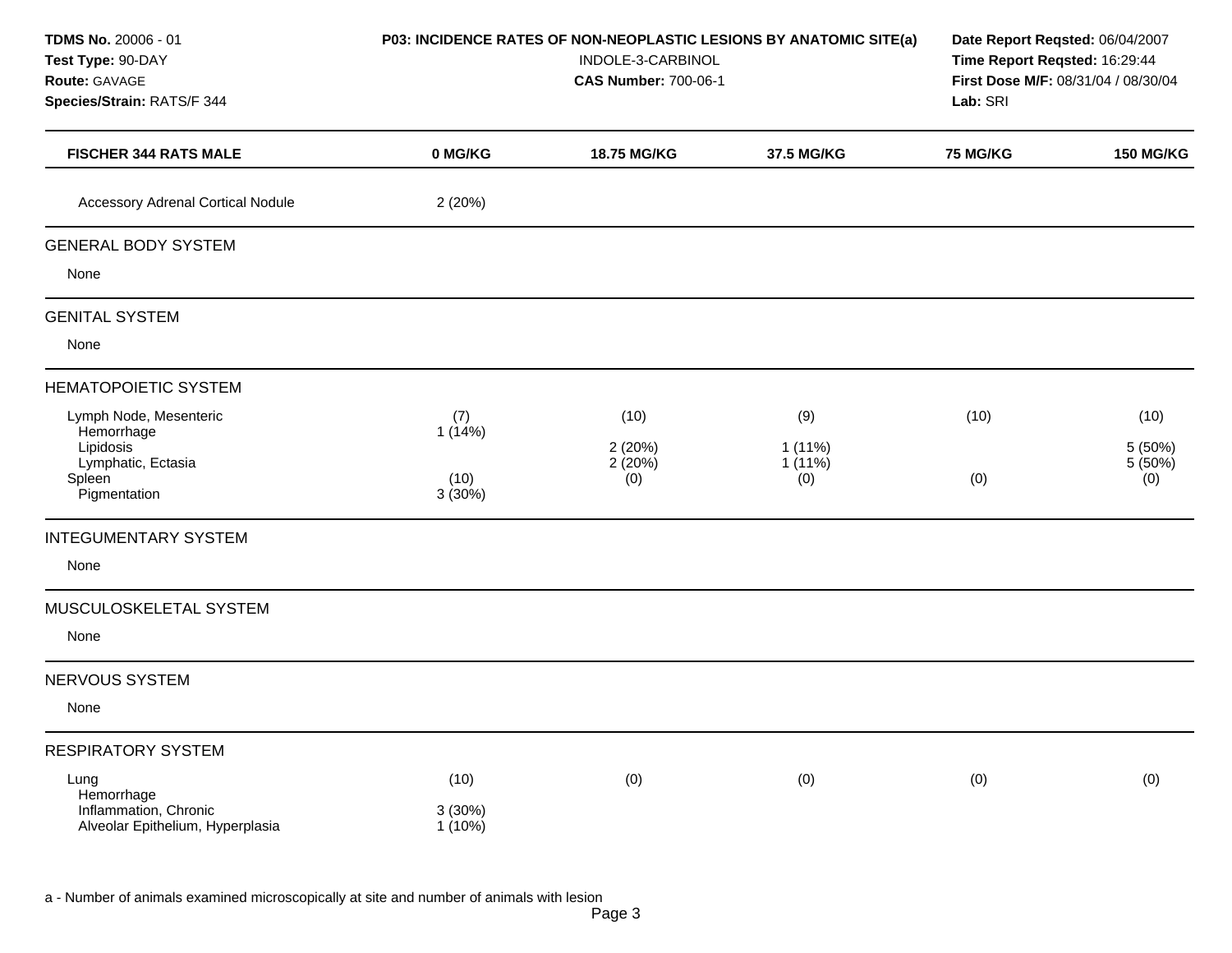**TDMS No.** 20006 - 01 **Test Type:** 90-DAY **Route:** GAVAGE **Species/Strain:** RATS/F 344 **P03: INCIDENCE RATES OF NON-NEOPLASTIC LESIONS BY ANATOMIC SITE(a)**  INDOLE-3-CARBINOL **CAS Number:** 700-06-1 **Date Report Reqsted:** 06/04/2007 **Time Report Reqsted:** 16:29:44 **First Dose M/F:** 08/31/04 / 08/30/04 **Lab:** SRI **FISCHER 344 RATS MALE 0 MG/KG 18.75 MG/KG 37.5 MG/KG 75 MG/KG 150 MG/KG**  Nose Nasolacrimal Duct, Inflammation, Chronic (10)  $1(10\%)$ (0) (0) (0) (0) SPECIAL SENSES SYSTEM Harderian Gland Inflammation, Chronic (10) (0) (0) (0) (0) URINARY SYSTEM Kidney Nephropathy (10) (0) (0) (0) (0)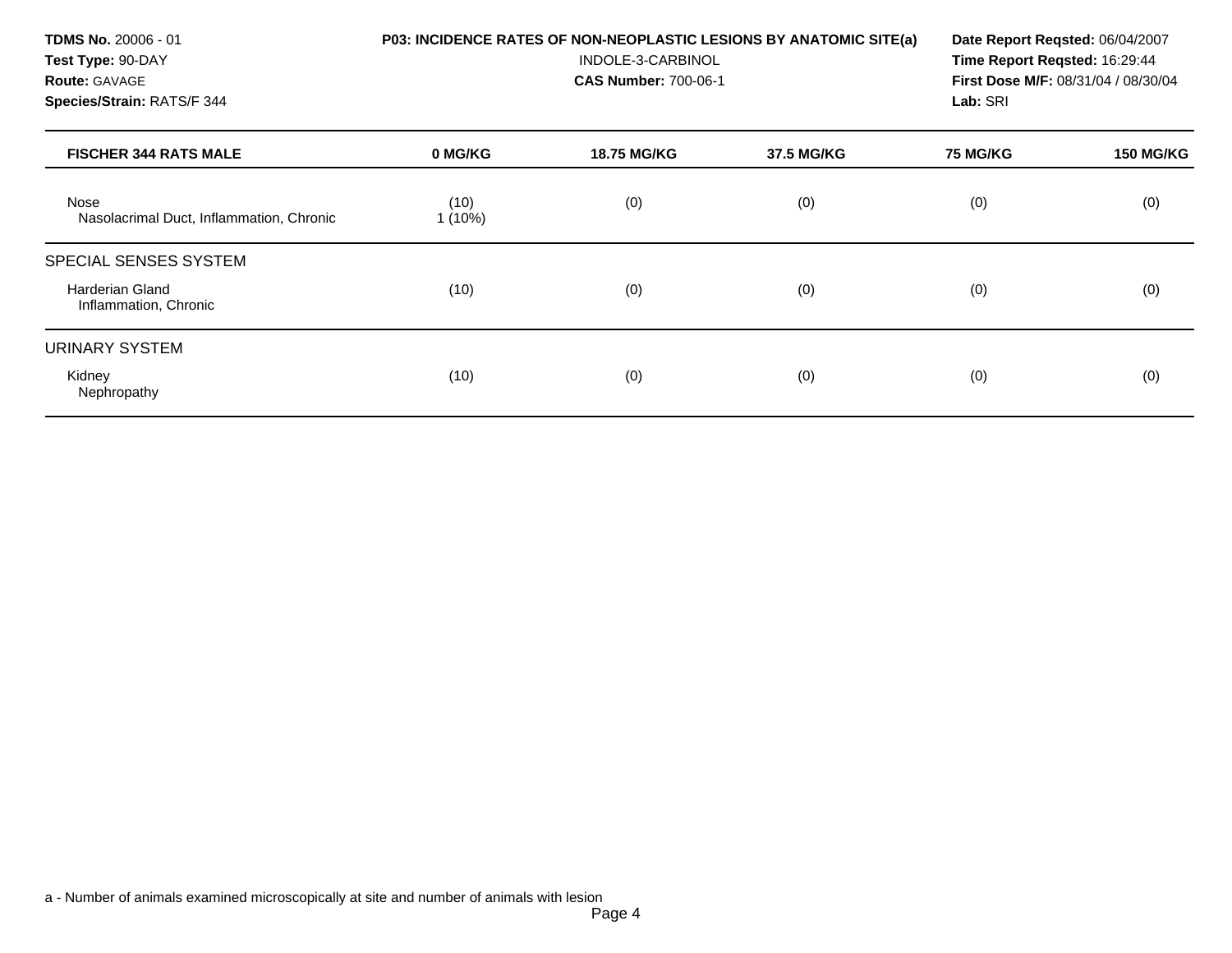### **P03: INCIDENCE RATES OF NON-NEOPLASTIC LESIONS BY ANATOMIC SITE(a)**

#### INDOLE-3-CARBINOL

**CAS Number:** 700-06-1

**Date Report Reqsted:** 06/04/2007 **Time Report Reqsted:** 16:29:44 **First Dose M/F:** 08/31/04 / 08/30/04 **Lab:** SRI

| <b>FISCHER 344 RATS MALE</b>                                                                                                                                                                                                                                                                                                                                                                                                        | <b>300 MG/KG</b>                                                                                                           |  |
|-------------------------------------------------------------------------------------------------------------------------------------------------------------------------------------------------------------------------------------------------------------------------------------------------------------------------------------------------------------------------------------------------------------------------------------|----------------------------------------------------------------------------------------------------------------------------|--|
| <b>Disposition Summary</b>                                                                                                                                                                                                                                                                                                                                                                                                          |                                                                                                                            |  |
| <b>Animals Initially in Study</b><br><b>Early Deaths</b><br><b>Survivors</b>                                                                                                                                                                                                                                                                                                                                                        | 10                                                                                                                         |  |
| <b>Terminal Sacrifice</b><br><b>Animals Examined Microscopically</b>                                                                                                                                                                                                                                                                                                                                                                | 10<br>10                                                                                                                   |  |
| <b>ALIMENTARY SYSTEM</b>                                                                                                                                                                                                                                                                                                                                                                                                            |                                                                                                                            |  |
| Esophagus<br>Inflammation, Chronic<br>Intestine Small, Duodenum<br>Lamina Propria, Lipidosis<br>Lymphatic, Ectasia<br>Intestine Small, Jejunum<br>Lamina Propria, Lipidosis<br>Lymphatic, Ectasia<br>Liver<br>Hemorrhage<br>Hepatodiaphragmatic Nodule<br>Infiltration Cellular, Mixed Cell<br>Capsule, Fibrosis<br>Hepatocyte, Necrosis<br>Hepatocyte, Vacuolization Cytoplasmic<br>Mesentery<br>Accessory Spleen<br>Fat, Necrosis | (9)<br>$1(11\%)$<br>(10)<br>10 (100%)<br>10 (100%)<br>(10)<br>10 (100%)<br>10 (100%)<br>(10)<br>$1(10\%)$<br>2(20%)<br>(0) |  |
| <b>CARDIOVASCULAR SYSTEM</b>                                                                                                                                                                                                                                                                                                                                                                                                        |                                                                                                                            |  |
| Heart<br>Cardiomyopathy<br>Infiltration Cellular, Mixed Cell                                                                                                                                                                                                                                                                                                                                                                        | (10)<br>3(30%)<br>3(30%)                                                                                                   |  |
| <b>ENDOCRINE SYSTEM</b>                                                                                                                                                                                                                                                                                                                                                                                                             |                                                                                                                            |  |
| <b>Adrenal Cortex</b>                                                                                                                                                                                                                                                                                                                                                                                                               | (10)                                                                                                                       |  |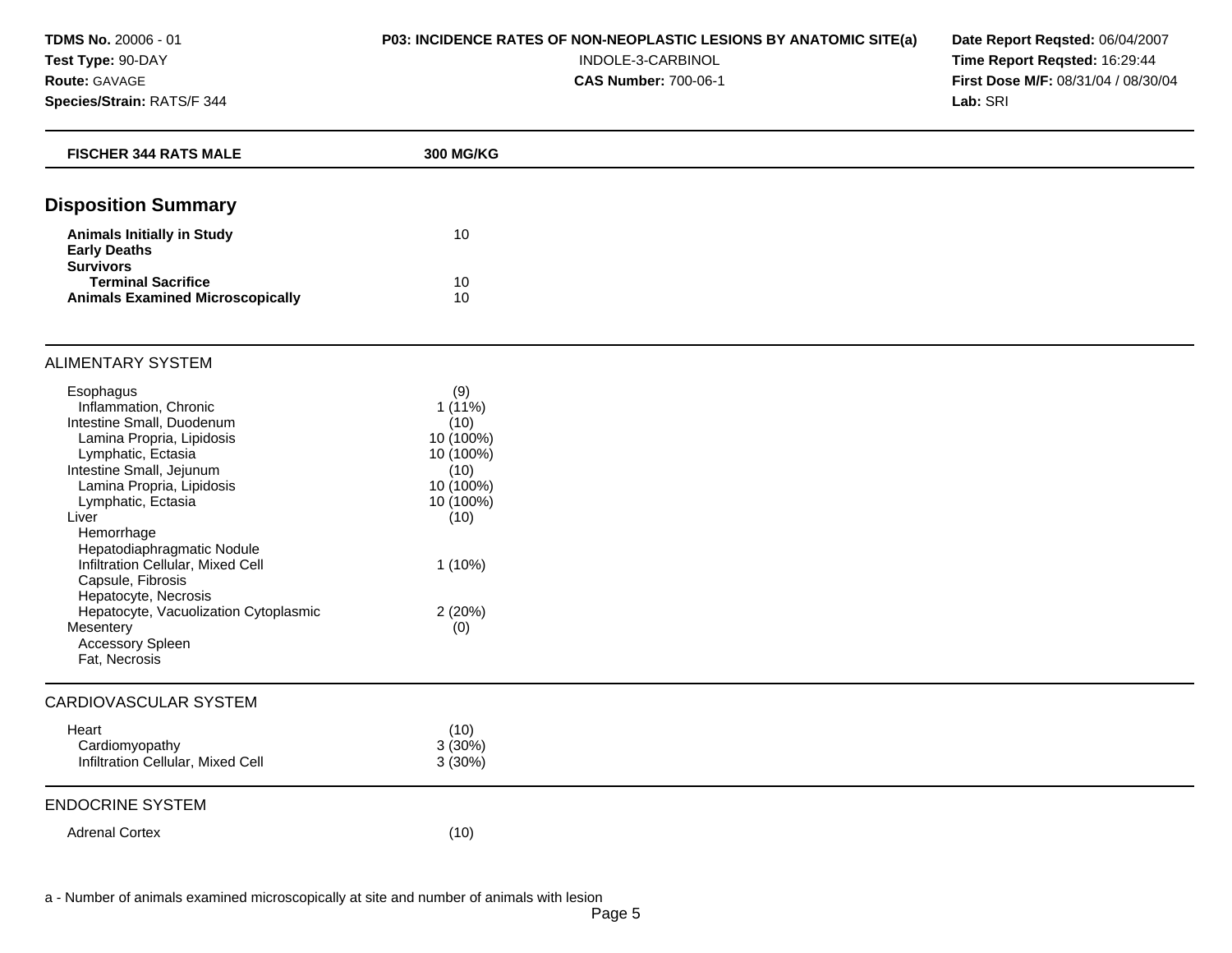### **P03: INCIDENCE RATES OF NON-NEOPLASTIC LESIONS BY ANATOMIC SITE(a)**

INDOLE-3-CARBINOL

**CAS Number:** 700-06-1

**Date Report Reqsted:** 06/04/2007 **Time Report Reqsted:** 16:29:44 **First Dose M/F:** 08/31/04 / 08/30/04 **Lab:** SRI

| <b>FISCHER 344 RATS MALE</b>             | <b>300 MG/KG</b>  |
|------------------------------------------|-------------------|
| <b>Accessory Adrenal Cortical Nodule</b> | $1(10\%)$         |
|                                          |                   |
| <b>GENERAL BODY SYSTEM</b>               |                   |
| None                                     |                   |
| <b>GENITAL SYSTEM</b>                    |                   |
| None                                     |                   |
| <b>HEMATOPOIETIC SYSTEM</b>              |                   |
| Lymph Node, Mesenteric<br>Hemorrhage     | (10)<br>$1(10\%)$ |
| Lipidosis                                | 10 (100%)         |
| Lymphatic, Ectasia<br>Spleen             | 10 (100%)<br>(10) |
| Pigmentation                             | $1(10\%)$         |
| <b>INTEGUMENTARY SYSTEM</b>              |                   |
| None                                     |                   |
| MUSCULOSKELETAL SYSTEM                   |                   |
| None                                     |                   |
| NERVOUS SYSTEM                           |                   |
| None                                     |                   |
| <b>RESPIRATORY SYSTEM</b>                |                   |
| Lung                                     | (10)              |
| Hemorrhage<br>Inflammation, Chronic      | $1(10\%)$         |
| Alveolar Epithelium, Hyperplasia         |                   |
|                                          |                   |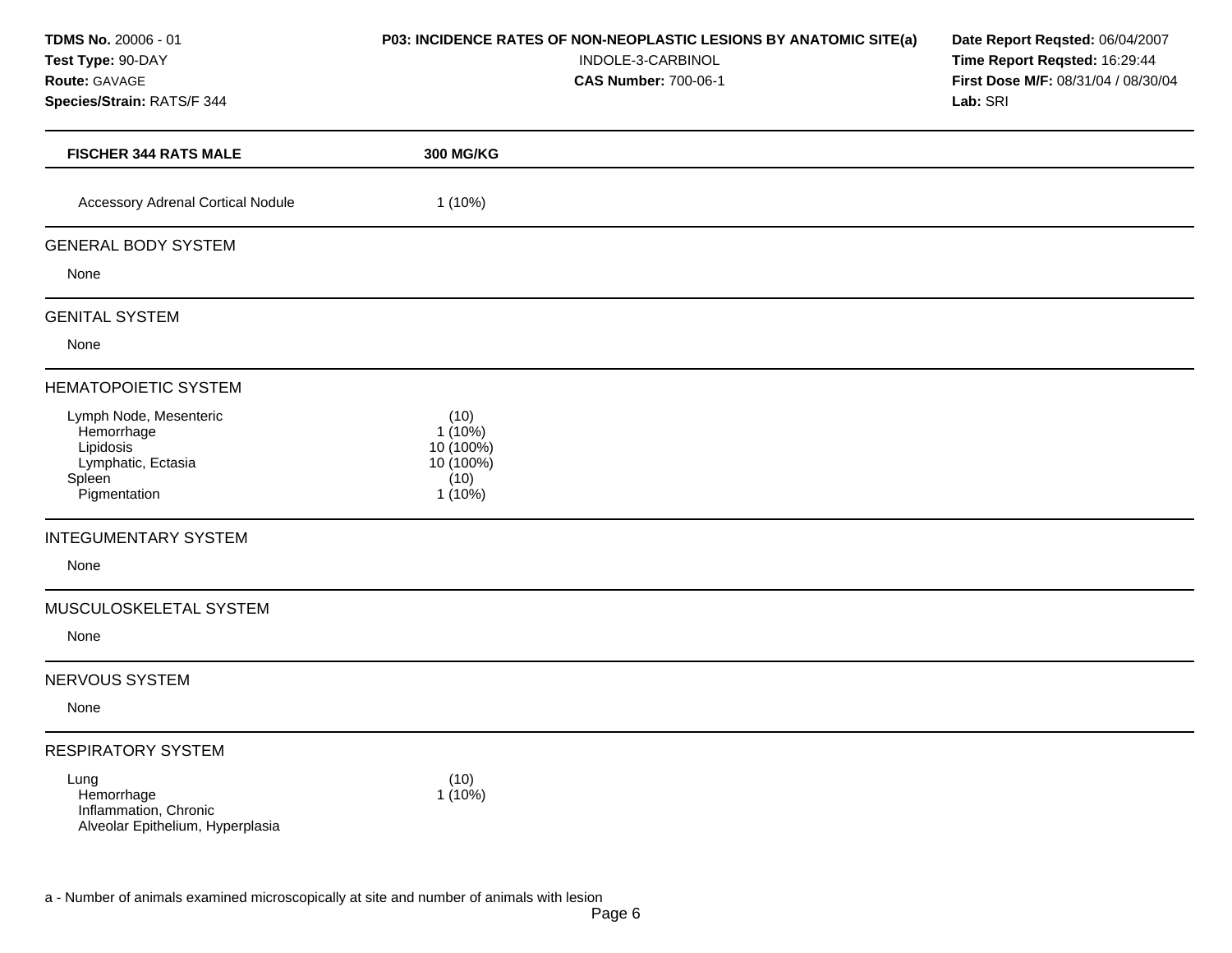### **P03: INCIDENCE RATES OF NON-NEOPLASTIC LESIONS BY ANATOMIC SITE(a)**

INDOLE-3-CARBINOL

**CAS Number:** 700-06-1

**Date Report Reqsted:** 06/04/2007 **Time Report Reqsted:** 16:29:44 **First Dose M/F:** 08/31/04 / 08/30/04 **Lab:** SRI

| <b>FISCHER 344 RATS MALE</b>                     | <b>300 MG/KG</b> |
|--------------------------------------------------|------------------|
| Nose<br>Nasolacrimal Duct, Inflammation, Chronic | (10)             |
| SPECIAL SENSES SYSTEM                            |                  |
| Harderian Gland<br>Inflammation, Chronic         | (10)<br>1(10%)   |
| <b>URINARY SYSTEM</b>                            |                  |
| Kidney<br>Nephropathy                            | (10)<br>2(20%)   |

\*\*\* END OF MALE \*\*\*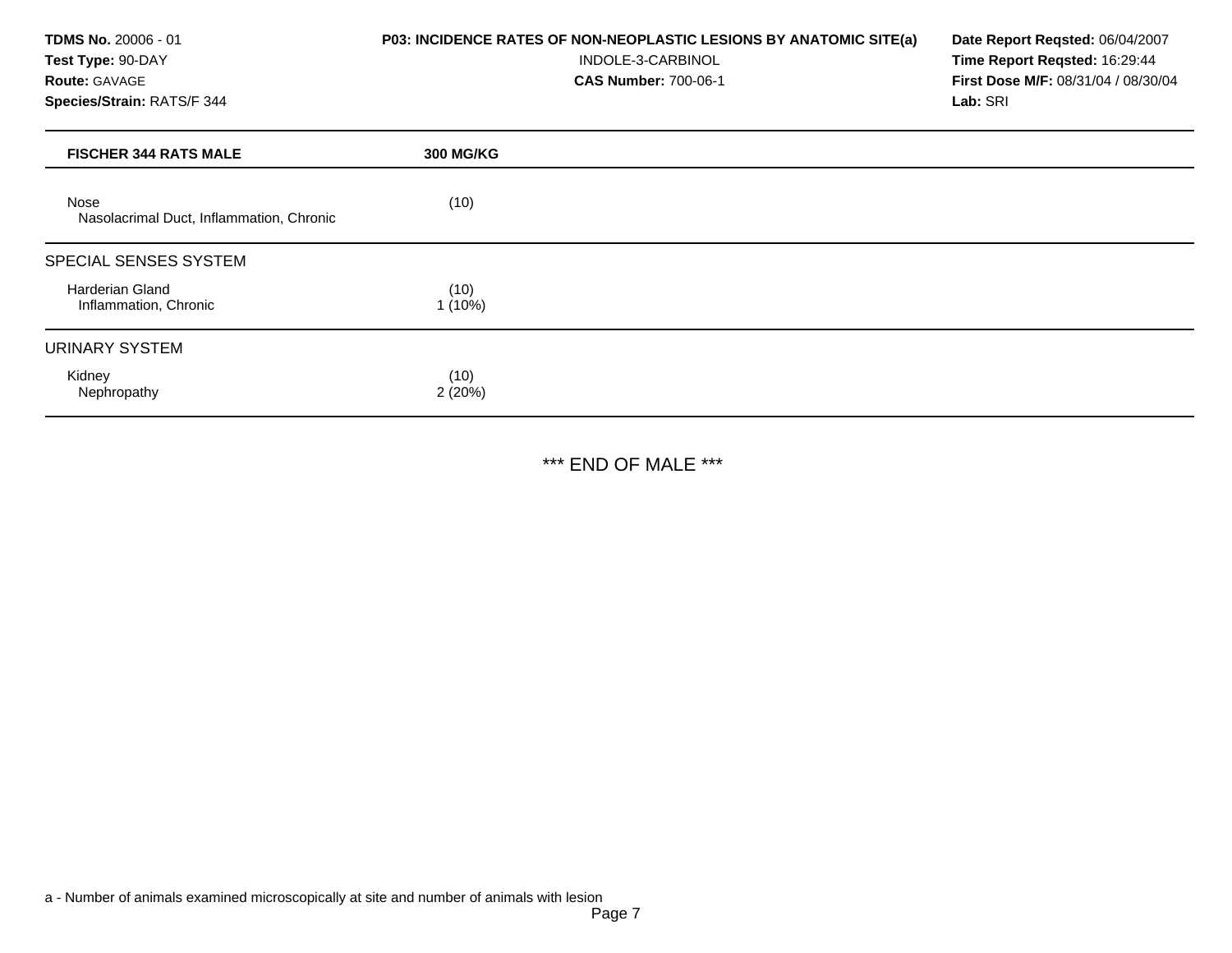**Species/Strain:** RATS/F 344 **Lab:** SRI

#### **TDMS No.** 20006 - 01 **P03: INCIDENCE RATES OF NON-NEOPLASTIC LESIONS BY ANATOMIC SITE(a) Date Report Reqsted:** 06/04/2007

**Test Type:** 90-DAY INDOLE-3-CARBINOL **Time Report Reqsted:** 16:29:44 **Route:** GAVAGE **CAS Number:** 700-06-1 **First Dose M/F:** 08/31/04 / 08/30/04

| <b>FISCHER 344 RATS FEMALE</b>                                                            | 0 MG/KG           | 18.75 MG/KG | 37.5 MG/KG                   | <b>75 MG/KG</b>                | <b>150 MG/KG</b>               |
|-------------------------------------------------------------------------------------------|-------------------|-------------|------------------------------|--------------------------------|--------------------------------|
| <b>Disposition Summary</b>                                                                |                   |             |                              |                                |                                |
| <b>Animals Initially in Study</b><br><b>Early Deaths</b>                                  | 10                | 10          | 10                           | 10                             | 10                             |
| <b>Survivors</b><br><b>Terminal Sacrifice</b><br><b>Animals Examined Microscopically</b>  | 10<br>10          | 10<br>10    | 10<br>10                     | 10<br>10                       | 10<br>10                       |
| <b>ALIMENTARY SYSTEM</b>                                                                  |                   |             |                              |                                |                                |
| Intestine Small, Duodenum<br>Lamina Propria, Lipidosis<br>Lymphatic, Ectasia              | (10)              | (10)        | (10)                         | (10)                           | (10)<br>$9(90\%)$<br>9(90%)    |
| Intestine Small, Jejunum<br>Lamina Propria, Lipidosis<br>Lymphatic, Ectasia               | (10)              | (10)        | (10)<br>$1(10\%)$<br>1 (10%) | (10)<br>10 (100%)<br>10 (100%) | (10)<br>10 (100%)<br>10 (100%) |
| Liver<br>Eosinophilic Focus                                                               | (10)<br>$1(10\%)$ | (10)        | (10)                         | (10)                           | (10)                           |
| Hemorrhage<br>Hepatodiaphragmatic Nodule<br>Infiltration Cellular, Mixed Cell             | 2(20%)            | $1(10\%)$   | 2(20%)                       | $1(10\%)$<br>$1(10\%)$         | 2(20%)<br>2(20%)               |
| Mesentery<br>Fat, Necrosis<br>Pancreas                                                    | (0)<br>(10)       | (0)<br>(0)  | (1)<br>1 (100%)<br>(0)       | (0)<br>(0)                     | (1)<br>1 (100%)<br>(0)         |
| Atrophy                                                                                   |                   |             |                              |                                |                                |
| <b>CARDIOVASCULAR SYSTEM</b>                                                              |                   |             |                              |                                |                                |
| Heart<br>Cardiomyopathy                                                                   | (10)<br>2(20%)    | (0)         | (0)                          | (0)                            | (0)                            |
| <b>ENDOCRINE SYSTEM</b>                                                                   |                   |             |                              |                                |                                |
| <b>Adrenal Cortex</b>                                                                     | (10)              | (0)         | (0)                          | (0)                            | (0)                            |
| Accessory Adrenal Cortical Nodule<br><b>Pituitary Gland</b><br>Rathke's Cleft, Hemorrhage | 2(20%)<br>(10)    | (0)         | (1)<br>1 (100%)              | (0)                            | (0)                            |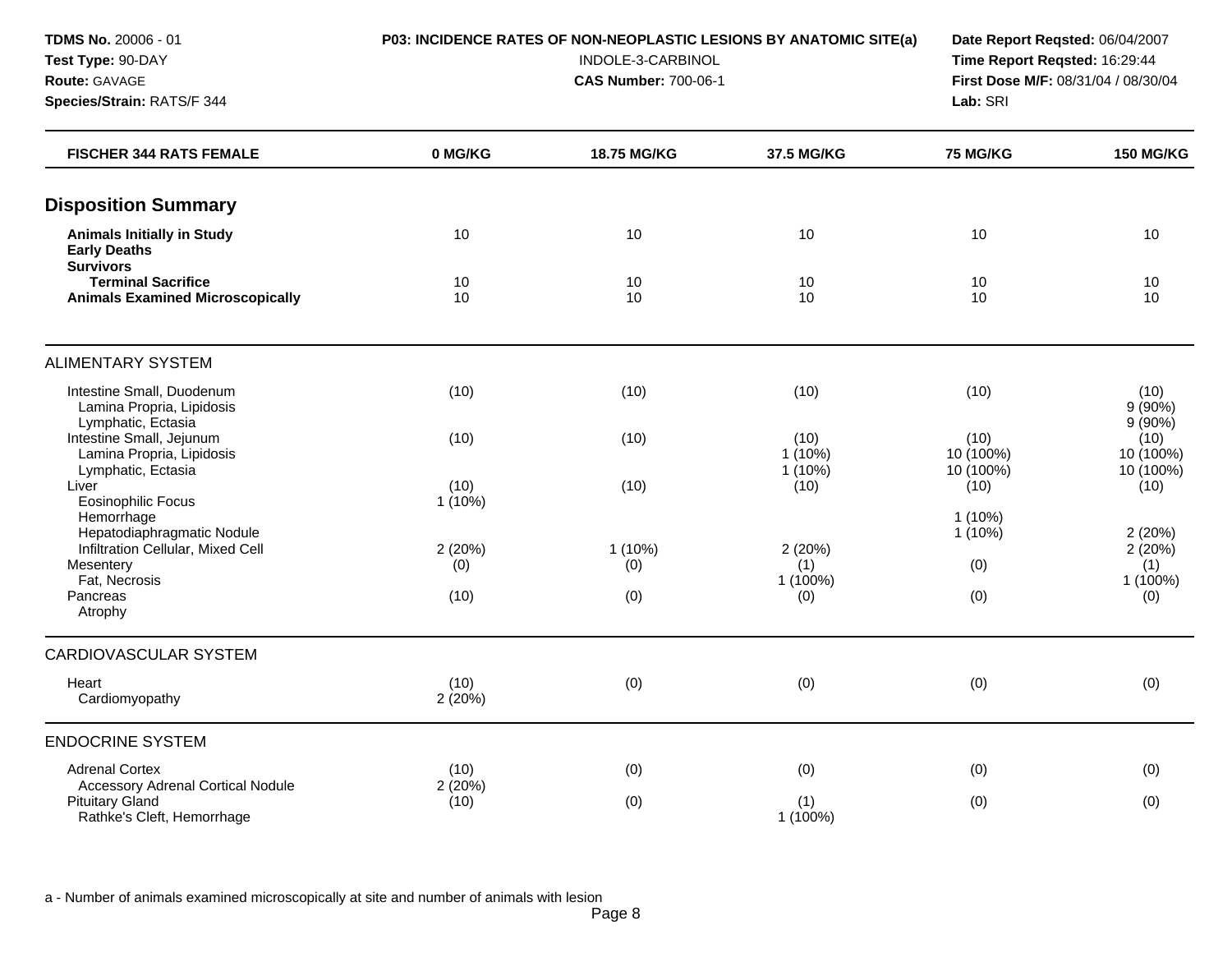| <b>TDMS No. 20006 - 01</b><br>Test Type: 90-DAY<br>Route: GAVAGE<br>Species/Strain: RATS/F 344 | P03: INCIDENCE RATES OF NON-NEOPLASTIC LESIONS BY ANATOMIC SITE(a)<br>INDOLE-3-CARBINOL<br><b>CAS Number: 700-06-1</b> |             |                             |          | Date Report Reqsted: 06/04/2007<br>Time Report Reqsted: 16:29:44<br>First Dose M/F: 08/31/04 / 08/30/04<br>Lab: SRI |  |
|------------------------------------------------------------------------------------------------|------------------------------------------------------------------------------------------------------------------------|-------------|-----------------------------|----------|---------------------------------------------------------------------------------------------------------------------|--|
| <b>FISCHER 344 RATS FEMALE</b>                                                                 | 0 MG/KG                                                                                                                | 18.75 MG/KG | 37.5 MG/KG                  | 75 MG/KG | <b>150 MG/KG</b>                                                                                                    |  |
| <b>GENERAL BODY SYSTEM</b>                                                                     |                                                                                                                        |             |                             |          |                                                                                                                     |  |
| None                                                                                           |                                                                                                                        |             |                             |          |                                                                                                                     |  |
| <b>GENITAL SYSTEM</b>                                                                          |                                                                                                                        |             |                             |          |                                                                                                                     |  |
| Ovary<br>Cyst                                                                                  | (10)                                                                                                                   | (0)         | (0)                         | (0)      | (0)                                                                                                                 |  |
| <b>HEMATOPOIETIC SYSTEM</b>                                                                    |                                                                                                                        |             |                             |          |                                                                                                                     |  |
| Lymph Node<br>Mediastinal, Hemorrhage<br>Mediastinal, Hyperplasia, Lymphoid                    | (0)                                                                                                                    | (0)         | (1)<br>1 (100%)<br>1 (100%) | (0)      | (0)                                                                                                                 |  |
| Lymph Node, Mesenteric<br>Lipidosis<br>Lymphatic, Ectasia                                      | (10)                                                                                                                   | (10)        | (10)                        | (10)     | (10)<br>3(30%)<br>3(30%)                                                                                            |  |
| Spleen<br>Pigmentation                                                                         | (10)<br>2 (20%)                                                                                                        | (0)         | (0)                         | (0)      | (0)                                                                                                                 |  |
| <b>INTEGUMENTARY SYSTEM</b>                                                                    |                                                                                                                        |             |                             |          |                                                                                                                     |  |
| Skin<br>Cyst Epithelial Inclusion                                                              | (10)                                                                                                                   | (0)         | (0)                         | (0)      | (0)                                                                                                                 |  |
| MUSCULOSKELETAL SYSTEM                                                                         |                                                                                                                        |             |                             |          |                                                                                                                     |  |
| None                                                                                           |                                                                                                                        |             |                             |          |                                                                                                                     |  |
| NERVOUS SYSTEM                                                                                 |                                                                                                                        |             |                             |          |                                                                                                                     |  |
| None                                                                                           |                                                                                                                        |             |                             |          |                                                                                                                     |  |
| <b>RESPIRATORY SYSTEM</b>                                                                      |                                                                                                                        |             |                             |          |                                                                                                                     |  |
| Lung                                                                                           | (10)                                                                                                                   | (0)         | (0)                         | (0)      | (0)                                                                                                                 |  |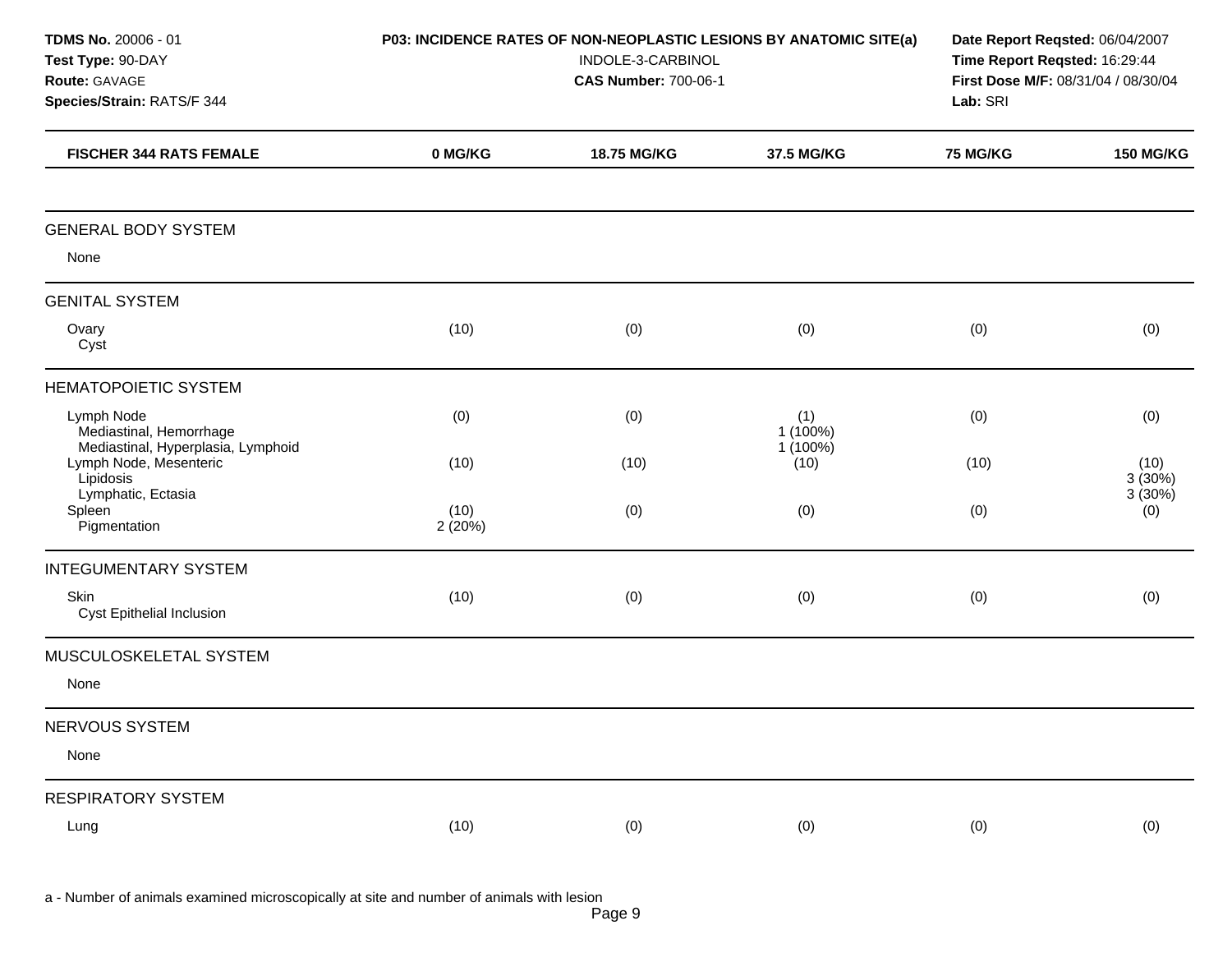#### **P03: INCIDENCE RATES OF NON-NEOPLASTIC LESIONS BY ANATOMIC SITE(a)**

INDOLE-3-CARBINOL

**CAS Number:** 700-06-1

**Date Report Reqsted:** 06/04/2007 **Time Report Reqsted:** 16:29:44 **First Dose M/F:** 08/31/04 / 08/30/04 **Lab:** SRI

| <b>FISCHER 344 RATS FEMALE</b>                      | 0 MG/KG                        | <b>18.75 MG/KG</b> | 37.5 MG/KG | <b>75 MG/KG</b> | <b>150 MG/KG</b> |
|-----------------------------------------------------|--------------------------------|--------------------|------------|-----------------|------------------|
| Hemorrhage<br>Nose<br>Inflammation, Chronic         | $1(10\%)$<br>(10)<br>$1(10\%)$ | (0)                | (0)        | (0)             | (0)              |
| SPECIAL SENSES SYSTEM                               |                                |                    |            |                 |                  |
| <b>Harderian Gland</b><br>Inflammation, Suppurative | (10)                           | (0)                | (0)        | (0)             | (0)              |
| URINARY SYSTEM                                      |                                |                    |            |                 |                  |
| Kidney<br>Nephropathy                               | (10)                           | (0)                | (0)        | (0)             | (0)              |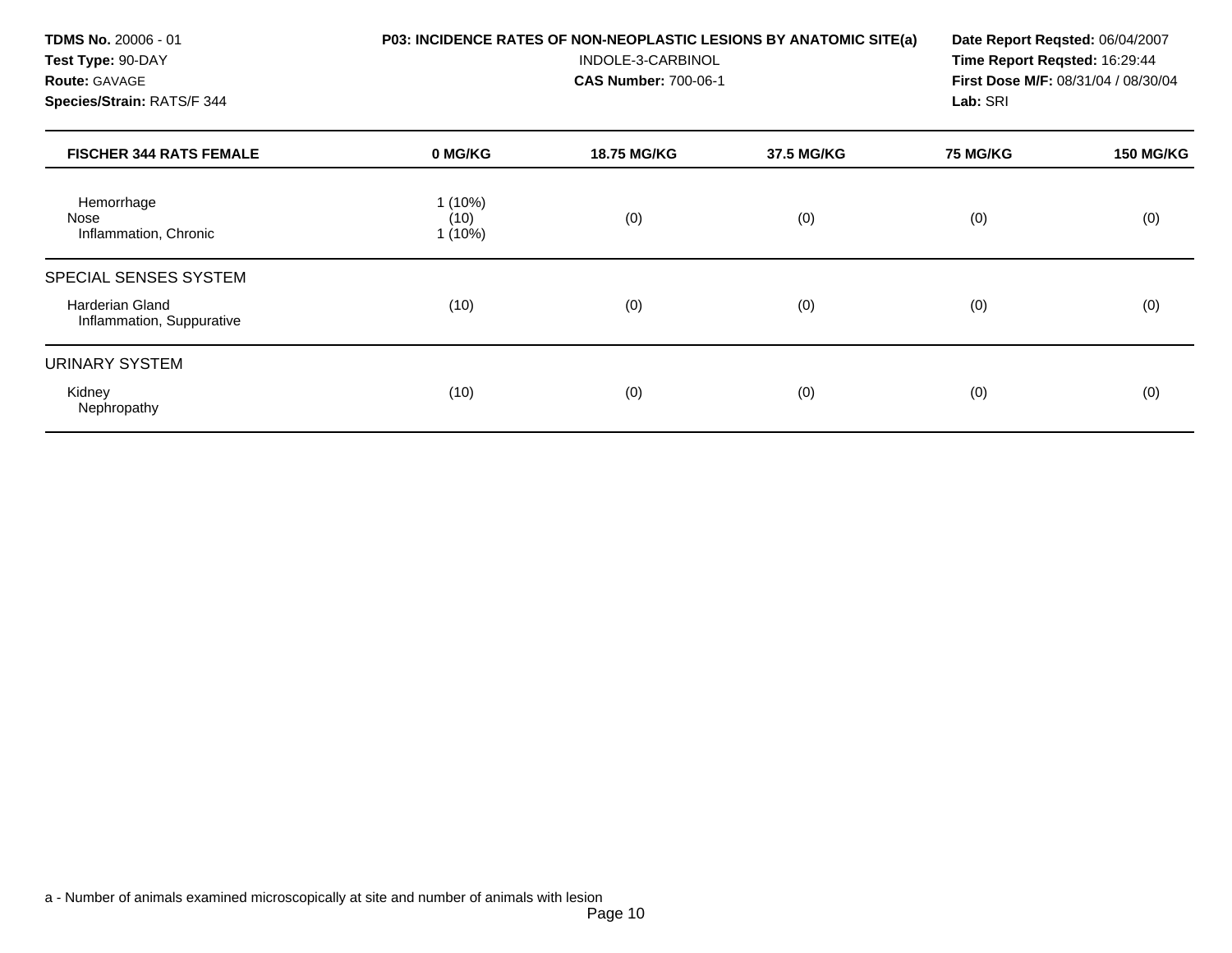## **P03: INCIDENCE RATES OF NON-NEOPLASTIC LESIONS BY ANATOMIC SITE(a)**

#### INDOLE-3-CARBINOL

**CAS Number:** 700-06-1

**Date Report Reqsted:** 06/04/2007 **Time Report Reqsted:** 16:29:44 **First Dose M/F:** 08/31/04 / 08/30/04 **Lab:** SRI

| <b>FISCHER 344 RATS FEMALE</b>                                                                                                                                                                                                                                                                                                          | 300 MG/KG                                                                                                       |  |
|-----------------------------------------------------------------------------------------------------------------------------------------------------------------------------------------------------------------------------------------------------------------------------------------------------------------------------------------|-----------------------------------------------------------------------------------------------------------------|--|
| <b>Disposition Summary</b>                                                                                                                                                                                                                                                                                                              |                                                                                                                 |  |
| <b>Animals Initially in Study</b><br><b>Early Deaths</b>                                                                                                                                                                                                                                                                                | 10                                                                                                              |  |
| <b>Survivors</b><br><b>Terminal Sacrifice</b><br><b>Animals Examined Microscopically</b>                                                                                                                                                                                                                                                | 10<br>10                                                                                                        |  |
| <b>ALIMENTARY SYSTEM</b>                                                                                                                                                                                                                                                                                                                |                                                                                                                 |  |
| Intestine Small, Duodenum<br>Lamina Propria, Lipidosis<br>Lymphatic, Ectasia<br>Intestine Small, Jejunum<br>Lamina Propria, Lipidosis<br>Lymphatic, Ectasia<br>Liver<br><b>Eosinophilic Focus</b><br>Hemorrhage<br>Hepatodiaphragmatic Nodule<br>Infiltration Cellular, Mixed Cell<br>Mesentery<br>Fat, Necrosis<br>Pancreas<br>Atrophy | (10)<br>10 (100%)<br>10 (100%)<br>(10)<br>10 (100%)<br>10 (100%)<br>(10)<br>(1)<br>$1(100\%)$<br>(10)<br>2(20%) |  |
| CARDIOVASCULAR SYSTEM                                                                                                                                                                                                                                                                                                                   |                                                                                                                 |  |
| Heart<br>Cardiomyopathy                                                                                                                                                                                                                                                                                                                 | (10)                                                                                                            |  |
| <b>ENDOCRINE SYSTEM</b>                                                                                                                                                                                                                                                                                                                 |                                                                                                                 |  |
| <b>Adrenal Cortex</b><br><b>Accessory Adrenal Cortical Nodule</b><br><b>Pituitary Gland</b><br>Rathke's Cleft, Hemorrhage                                                                                                                                                                                                               | (10)<br>$1(10\%)$<br>(10)                                                                                       |  |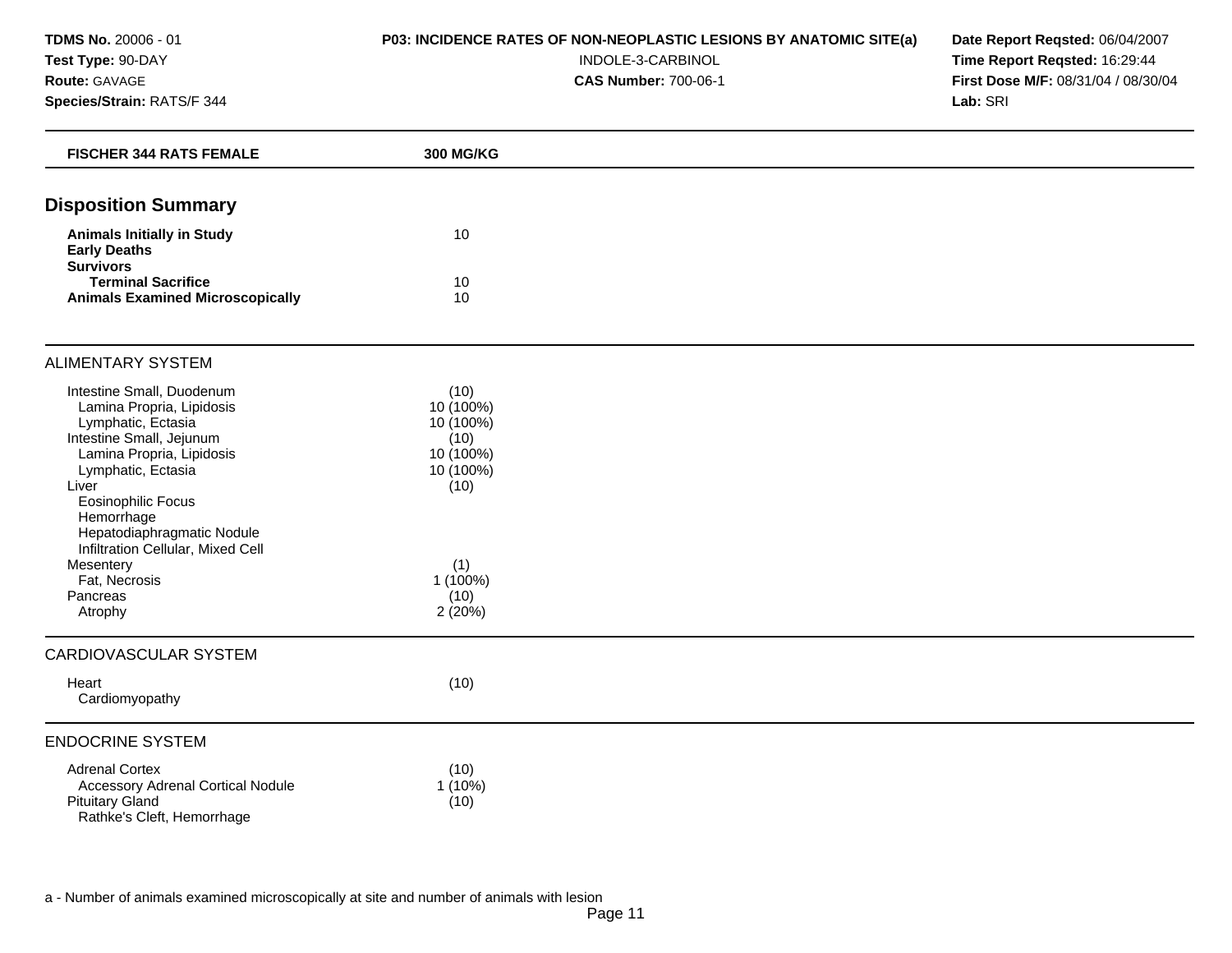| <b>TDMS No. 20006 - 01</b><br>Test Type: 90-DAY<br>Route: GAVAGE<br>Species/Strain: RATS/F 344                                                                     | P03: INCIDENCE RATES OF NON-NEOPLASTIC LESIONS BY ANATOMIC SITE(a)<br>INDOLE-3-CARBINOL<br><b>CAS Number: 700-06-1</b> | Date Report Reqsted: 06/04/2007<br>Time Report Reqsted: 16:29:44<br>First Dose M/F: 08/31/04 / 08/30/04<br>Lab: SRI |  |
|--------------------------------------------------------------------------------------------------------------------------------------------------------------------|------------------------------------------------------------------------------------------------------------------------|---------------------------------------------------------------------------------------------------------------------|--|
| <b>FISCHER 344 RATS FEMALE</b>                                                                                                                                     | 300 MG/KG                                                                                                              |                                                                                                                     |  |
| <b>GENERAL BODY SYSTEM</b>                                                                                                                                         |                                                                                                                        |                                                                                                                     |  |
| None                                                                                                                                                               |                                                                                                                        |                                                                                                                     |  |
| <b>GENITAL SYSTEM</b>                                                                                                                                              |                                                                                                                        |                                                                                                                     |  |
| Ovary<br>Cyst                                                                                                                                                      | (10)<br>$1(10\%)$                                                                                                      |                                                                                                                     |  |
| <b>HEMATOPOIETIC SYSTEM</b>                                                                                                                                        |                                                                                                                        |                                                                                                                     |  |
| Lymph Node<br>Mediastinal, Hemorrhage<br>Mediastinal, Hyperplasia, Lymphoid<br>Lymph Node, Mesenteric<br>Lipidosis<br>Lymphatic, Ectasia<br>Spleen<br>Pigmentation | (0)<br>(10)<br>9(90%)<br>$9(90\%)$<br>(10)<br>4 (40%)                                                                  |                                                                                                                     |  |
| <b>INTEGUMENTARY SYSTEM</b>                                                                                                                                        |                                                                                                                        |                                                                                                                     |  |
| Skin<br>Cyst Epithelial Inclusion                                                                                                                                  | (10)<br>1 (10%)                                                                                                        |                                                                                                                     |  |
| MUSCULOSKELETAL SYSTEM                                                                                                                                             |                                                                                                                        |                                                                                                                     |  |
| None                                                                                                                                                               |                                                                                                                        |                                                                                                                     |  |
| NERVOUS SYSTEM                                                                                                                                                     |                                                                                                                        |                                                                                                                     |  |
| None                                                                                                                                                               |                                                                                                                        |                                                                                                                     |  |
| <b>RESPIRATORY SYSTEM</b>                                                                                                                                          |                                                                                                                        |                                                                                                                     |  |
| Lung                                                                                                                                                               | (10)                                                                                                                   |                                                                                                                     |  |